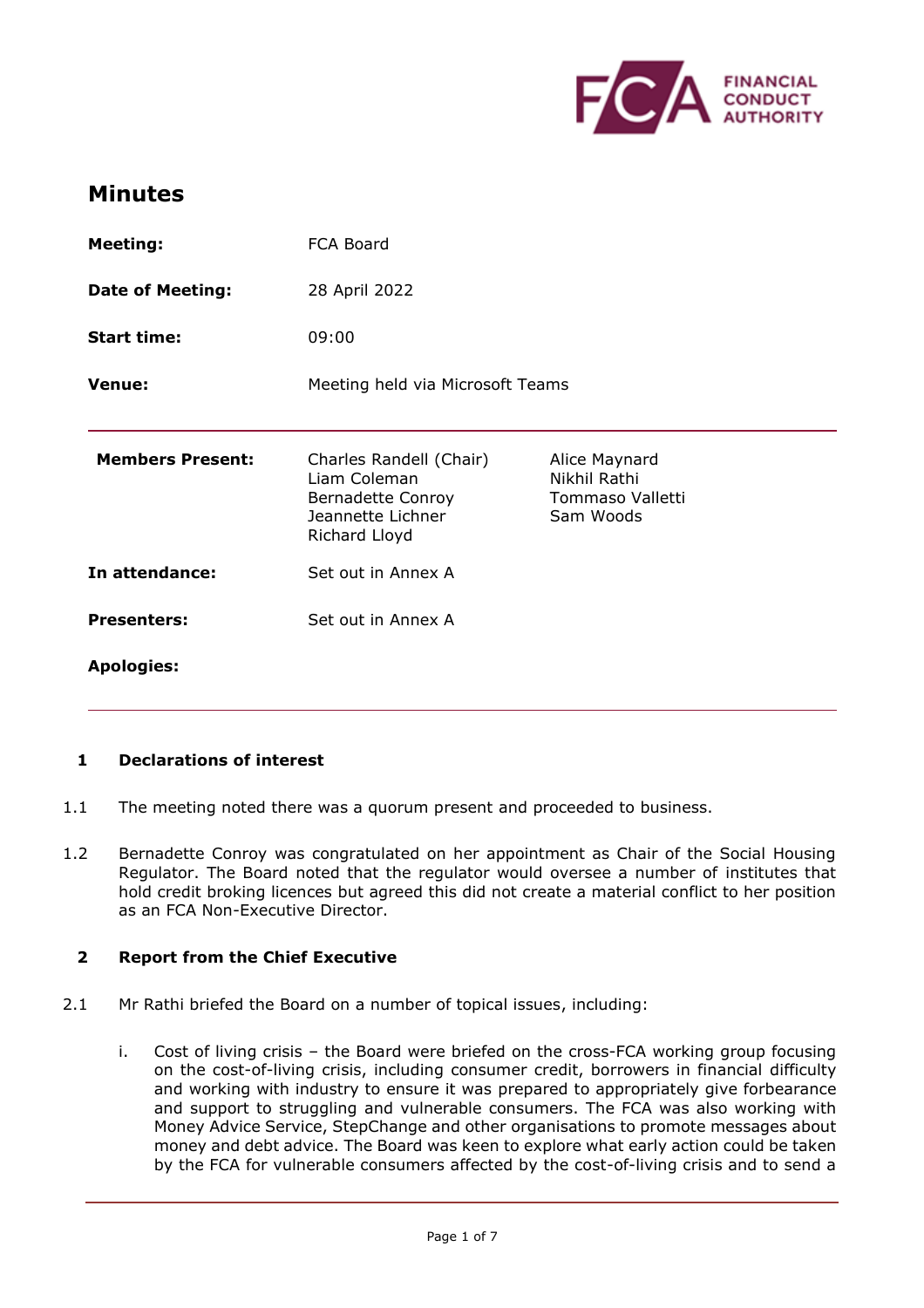strong message to firms on the FCA's approach and expectations, recognising the limits of the FCA's role in tackling the broader social welfare issues, which remain for Government to address.

- ii. Authorisations casework and Register The Board were keen to hear more about the improvements being made to the Register and encouraged the team to proactively explore how the data of the register was being used on the internet in adverts and financial promotions, and what the FCA could to do support accurate and responsible use of this data.
- iii. Access to cash legislation the Board were briefed on the continuing developments on HMT's access to cash legislation and the ongoing engagement to ensure risks and unintended consequences are mitigated while ensuring the main aims of the legislation are still achieved. It was noted that the team was working closely with HMT to consider practical solutions that ensure HMT remained responsible for setting the Government's intended social policy outcomes and maintains the FCA's discretion over how it regulates cash. The Board were keen to be kept updated on progress reflecting that any coordination body that was overseen by the FCA would need appropriate public interest governance and a meaningful consumer voice to give credibility to any outputs delivered.
- iv. Complaints and FOIA the Board noted the progress reported against the internal SLAs and requested a plan explaining the path to compliance.

# **3 Report from the PRA**

3.1 Mr Woods briefed the Board on the business of the PRA that was of relevance to the FCA including ways of working and recent publications on potential reforms to Solvency II.

# **4 Russian/Ukraine Crisis Update and Reprioritisation**

- 4.1 The Board received an update on the work being done relating to the Russia/Ukraine crisis, including joint working with the PRA, Bank of England, Ofgem and Government to share knowledge and provide support where the market has been impacted. It was noted that firms had been operationalising sanctions well and any potential impact on markets and the cost of living was being monitored and risk assessed. The Board reflected that the impact of this crisis on the economic situation would likely be felt by the industry and consumers for some time after the conflict had ended, as well as a broader impact on volatility of markets, including commodities and currencies.
- 4.2 Internally, it was noted that resourcing for work related to the crisis had been factored into resource bids as the timing had coincided with annual business planning. Lessons learnt from ways of working during the pandemic had been implemented to ensure effective prioritisation and de-prioritisation was being done in accordance with the governance framework, and the Board welcomed a comprehensive risk review that was underway to assess the impact of any readjustment of the business plan. The Board noted that some new activity had had a positive impact on previously planned work to accelerate delivery of commitments made in the business plan and to help deliver against the FCA's strategy.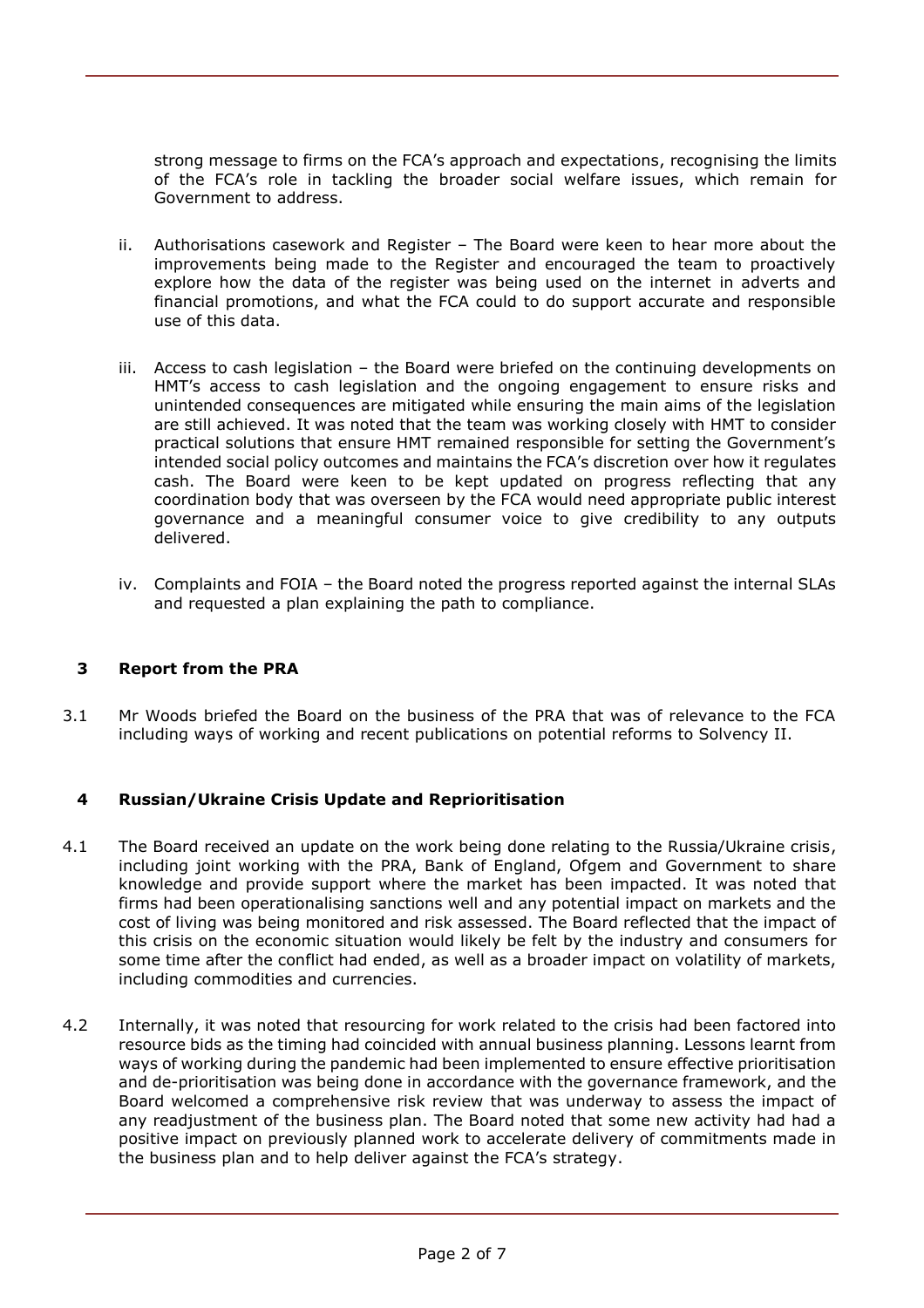4.3 To date, no cyber-attacks had been reported but the FCA was remaining vigilant to updates and was working with industry and regulators to share key information as appropriate.

#### **5 Strengthening governance of environmental issues**

- 5.1 The Board were briefed on the proposed approach to governance on climate-related issues within the Taskforce on Climate-related Financial Disclosures (TCFD) Report, due to be published in July alongside the FCA's annual report. It was considered that further training for the Board, senior leadership team and Panel members would be beneficial to give exposure to the full range of perspectives and issues on this subject. The Board discussed the advantages of creating an advisory committee to obtain better challenge and expertise but caveated that clear deliverables, scope and structure would need to be agreed to ensure outcomes were meaningful. The Board emphasised the importance of bringing diversity of thought to the group, including experts with diverse backgrounds to explore the needs and views of different product users, including the sometimes differing of younger generations of consumers.
- 5.2 The Board **approved** the proposed amendments to the Terms of Reference of the Audit Committee, Risk Committee and Nomination Committee with immediate effect and **agreed**  that responsibility for reviewing the FCA's annual reporting on climate-related issues sat with the Board.
- 5.3 The Board **approved** to undertake training on environmental issues for Board and Panel members and to appoint an Environmental Advisory Committee, subject to a governance framework, including terms of reference and remuneration of members, being agreed in advance. The Board would review the effectiveness of the Committee after one year to assess the ongoing need, structure and scope of the Committee.

# **6 Financial Services Bill 2022 - Internal Discussion**

6.1 The Board were updated on recent engagement with HMT on progress of the Financial Services and Markets Bill.

# **7 Financial Services Bill 2022**

- 7.1 Gwyneth Nurse, Director of Financial Services and Rohan Lee, Deputy Director of Financial Services at HMT, joined the Board to discuss matters that were of interest to the FCA, including the Financial Services and Markets Bill 2022.
- 7.2 HMT committed to feeding back the views shared at the meeting and would continue to engage with FCA colleagues as the Parliamentary process progressed.

#### **8 Monthly Reports from the Independent Panels**

8.1 The Board **noted** the reports from the Independent Panels, in particular concerns raised around the cost-of-living crisis and the FCA's interventions to support consumers and the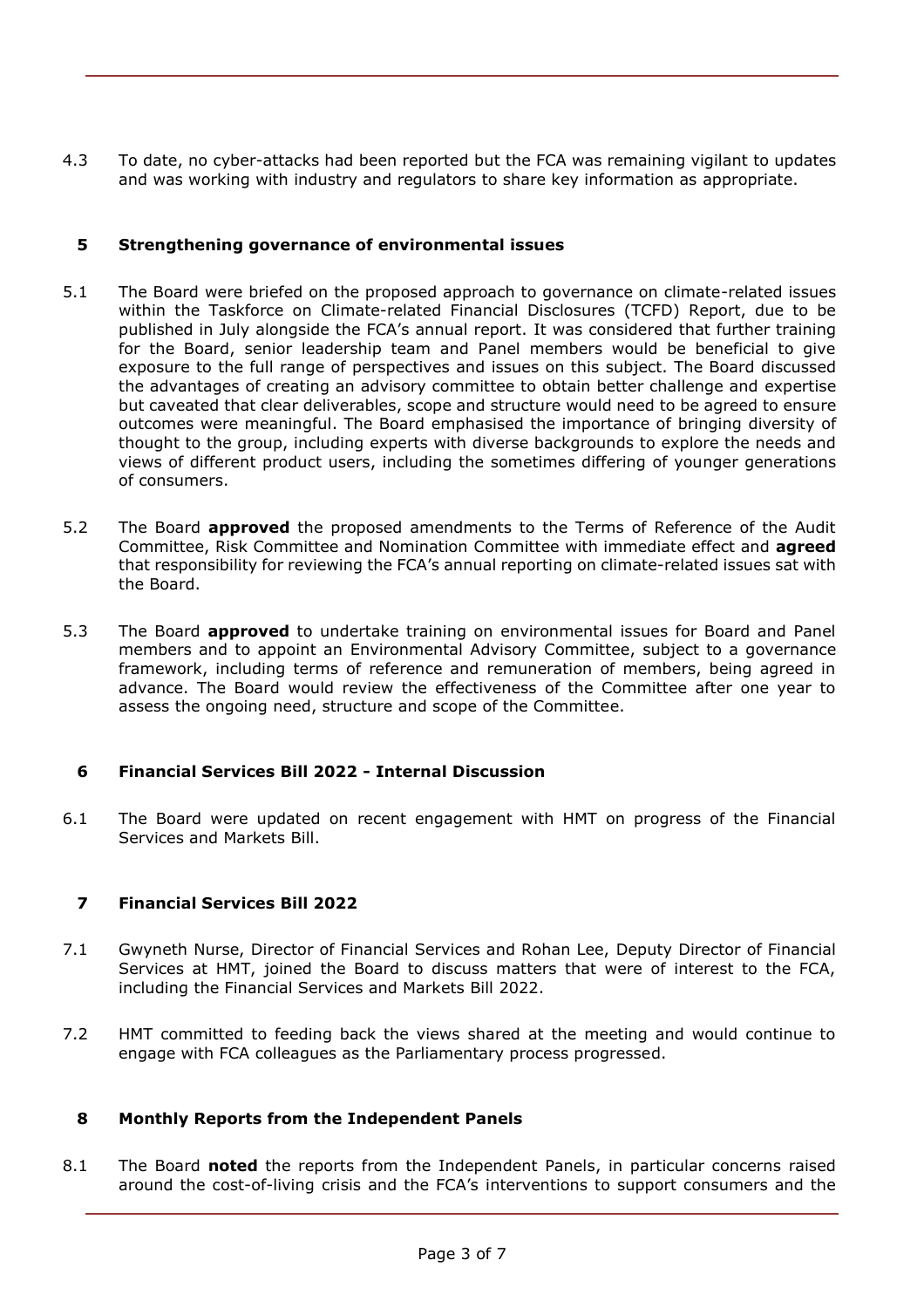market. The Practitioner Panel's and Smaller Business Practitioner Panel's comments on the Consumer Duty were also noted, specifically on timescales for implementation which the FCA committed to engaging with the Panels on.

# **9 Listing Authority Advisory Panel 'Spotlight' Session**

- 9.1 The Board welcomed Mark Austin and Mandy Gradden (Chair and Deputy Chair of the Listing Authority Advisory Panel (LAAP)) to the meeting. The Board discussed key primary markets issues including Listing Regime reform, regulatory demands and coherence and Environmental, Social and Governance (ESG). Mr Austin noted the positive working relationship the Panel had with FCA colleagues on key listing issues and its support for recent regulatory reform, the FCA's proportionate outcomes-based model and the proposed secondary competitiveness objective for the regulator. The Panel's view was that this work would all contribute to a UK Listing Regime that was fit for purpose and would compare favourably with other regimes globally.
- 9.2 The Board noted the Panel's reflections on the current challenges for UK capital markets, many which would be outside of the FCA's remit. There was a significant opportunity for London to position itself as the neutral market for businesses and providers of international capital to meet and the Panel were keen to explore how the industry and the FCA could work together to maximise the UK's competitiveness and attractiveness.
- 9.3 The Panel were extremely supportive of the FCA's recent rules and guidance on ESG issues including measures aimed at diversifying representation on UK boards which went beyond other reviews and aligned well with international standards. It was considered that rolling out the mandatory TCFD requirements for issuers to standard listing companies would improve corporate levels of engagement.

# **10 Rules and Guidance and Technical Standards to be determined**

- 10.1 The Board resolved to make the following instruments:
	- A. Technical Standards (Electronic Reporting Format) Instrument 2022
	- B. Market Conduct Sourcebook (Data Reporting Services Cancellation) Instrument 2022
	- C. Application Fees (Amendment) Instrument 2022

# **11 Decisions of the Board/Board committee**

- 11.1 The Board **approved** the minutes of the meeting held on 23 and 24 March 2022.
- 11.2 The Board noted the action log.
- 11.3 The Board noted the following decisions taken by written procedure: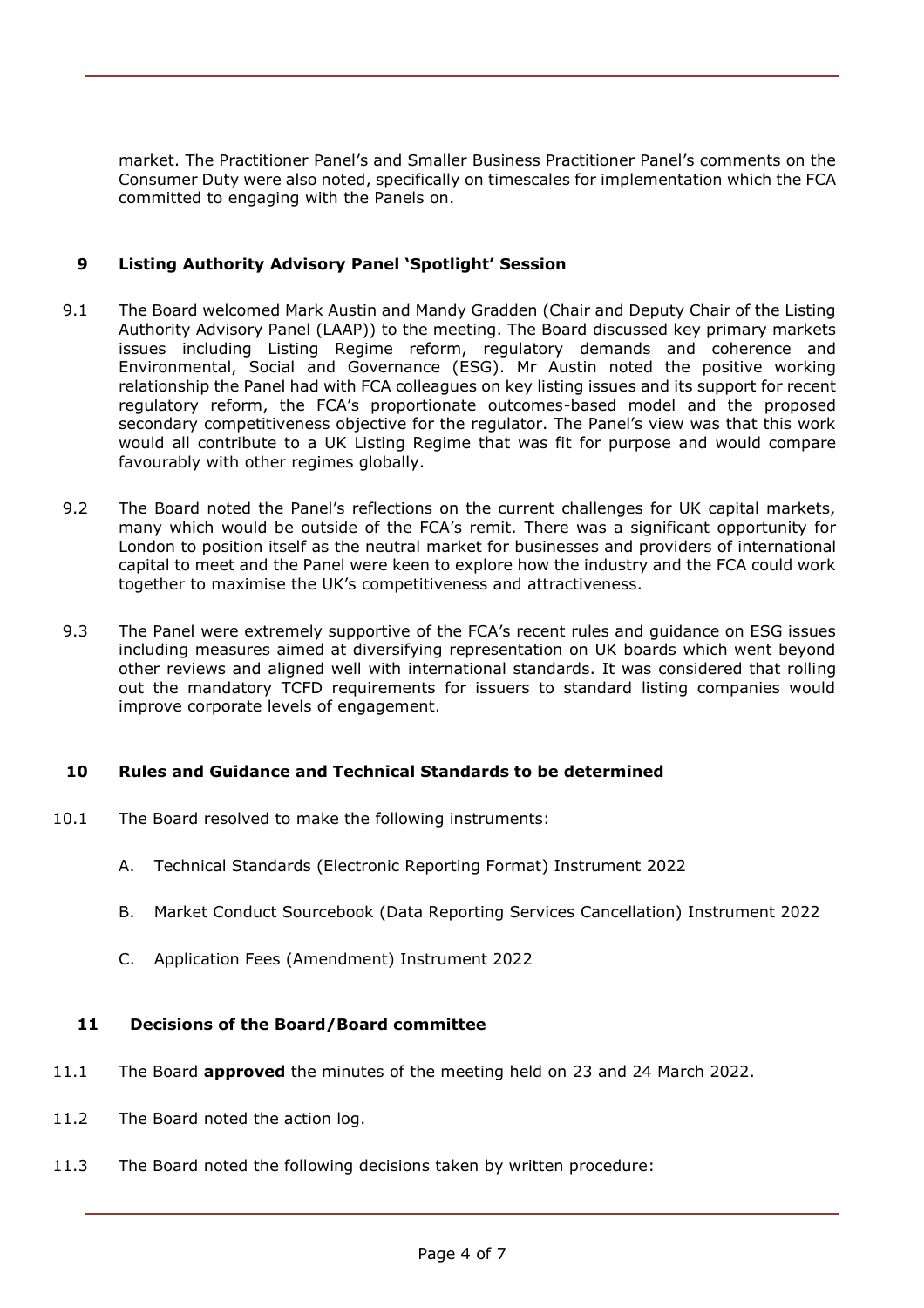A. To **approve** the British Steel Pension Scheme – Proposed asset retention rules

# 11.4 The Board **approved** the appointments of:

- A. Terecina Kwong as a member of the FCA Markets Practitioner Panel for a period of 3 years, with effect from 1 May 2022 to 30 April 2025.
- B. Steven Fine as a member of the FCA Markets Practitioner Panel for a period of 3 years, with effect from 1 May 2022 to 30 April 2025.

# **12 Reports from the Chairs of Board Committees**

12.1 The Board noted the report from the Chair of the Oversight Committee meeting held on 24 February 2022, and the report from the Chair of the Risk Committee meeting held on 17 March 2022.

There being no further business the meeting closed.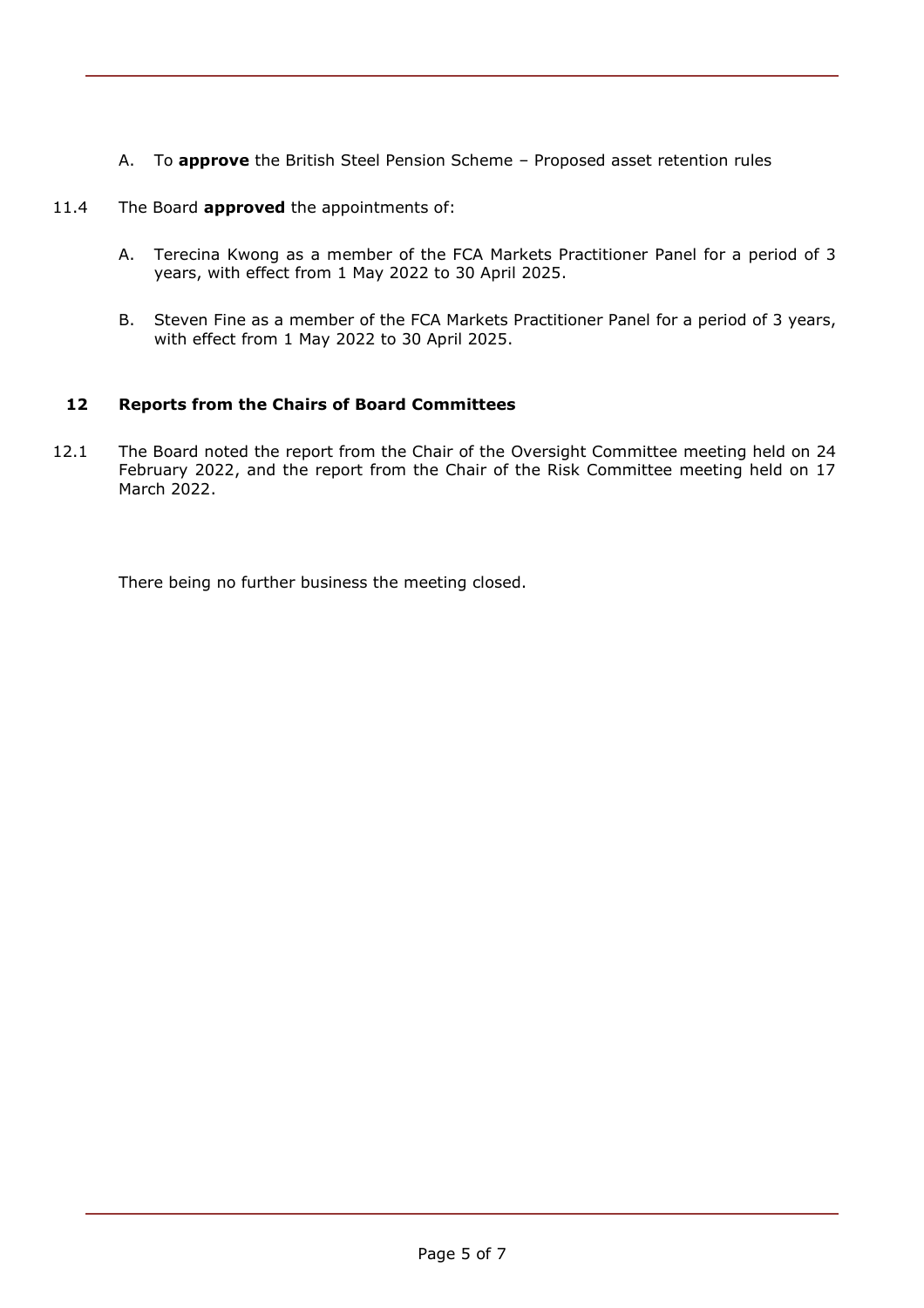#### **Annex A: Attendees, presenters and observers**

#### **In attendance:**

Sheree Howard – Executive Director, Risk and Compliance Oversight Sheldon Mills – Executive Director, Consumers and Competition Sarah Pritchard – Executive Director, Markets Jessica Rusu – Executive Director, Chief Data, Information and Intelligence Officer Emily Shepperd – Executive Director, Authorisations Mark Steward – Executive Director, Enforcement and Market Oversight Stephen Braviner Roman – Executive Director, General Counsel Miles Bake – Director, Company Secretary Graeme McLean – Head of Department, CEO's office Andrea Bowe – Director, CEO's office Ian Runacres – Manager, Chairman's Office

# **Presenters and observers:**

| <b>Item 1 - Declarations of interest</b>                                             | No attendees                                                                                                                                                                     |
|--------------------------------------------------------------------------------------|----------------------------------------------------------------------------------------------------------------------------------------------------------------------------------|
| Item 2 - Report from the Chief<br><b>Executive</b>                                   | No attendees                                                                                                                                                                     |
| Item 3 - Report from the PRA                                                         | No attendees                                                                                                                                                                     |
| Item 4- Russian/Ukraine Crisis Update<br>and Reprioritisation                        | Sarah Pritchard - Executive Director<br>Emily Shepperd - Executive Director<br>Shagufta Hassan - Manager                                                                         |
| Item 5 - Strengthening governance of<br>environmental issues                         | Sacha Sadan - Director<br>Sean de Montford - Technical Specialist                                                                                                                |
| Item 6 - Financial Services (FS) Bill<br>2022 - Internal Discussion                  | David Raw - Director<br>Alex Smith - Head of Department<br>Martin Boffey - Head of Department<br>David Cross - Manager                                                           |
| Item 7 - Financial Services (FS) Bill<br>2022<br>Item 8 - Independent Panels Monthly | Gwyneth Nurse - HMT<br>Rohan Lee - HMT<br>David Raw - Director<br>Alex Smith - Head of Department<br>Martin Boffey - Head of Department<br>David Cross - Manager<br>No attendees |
| <b>Reports</b>                                                                       |                                                                                                                                                                                  |
| Item 9 - Listing Authority Advisory<br><b>Panel 'Spotlight' Session</b>              | Mark Austin - Listing Authority Advisory<br>Panel Chair<br>Mandy Gradden - Listing Authority Advisory<br>Panel Deputy Chair<br>Clare Cole - Director                             |